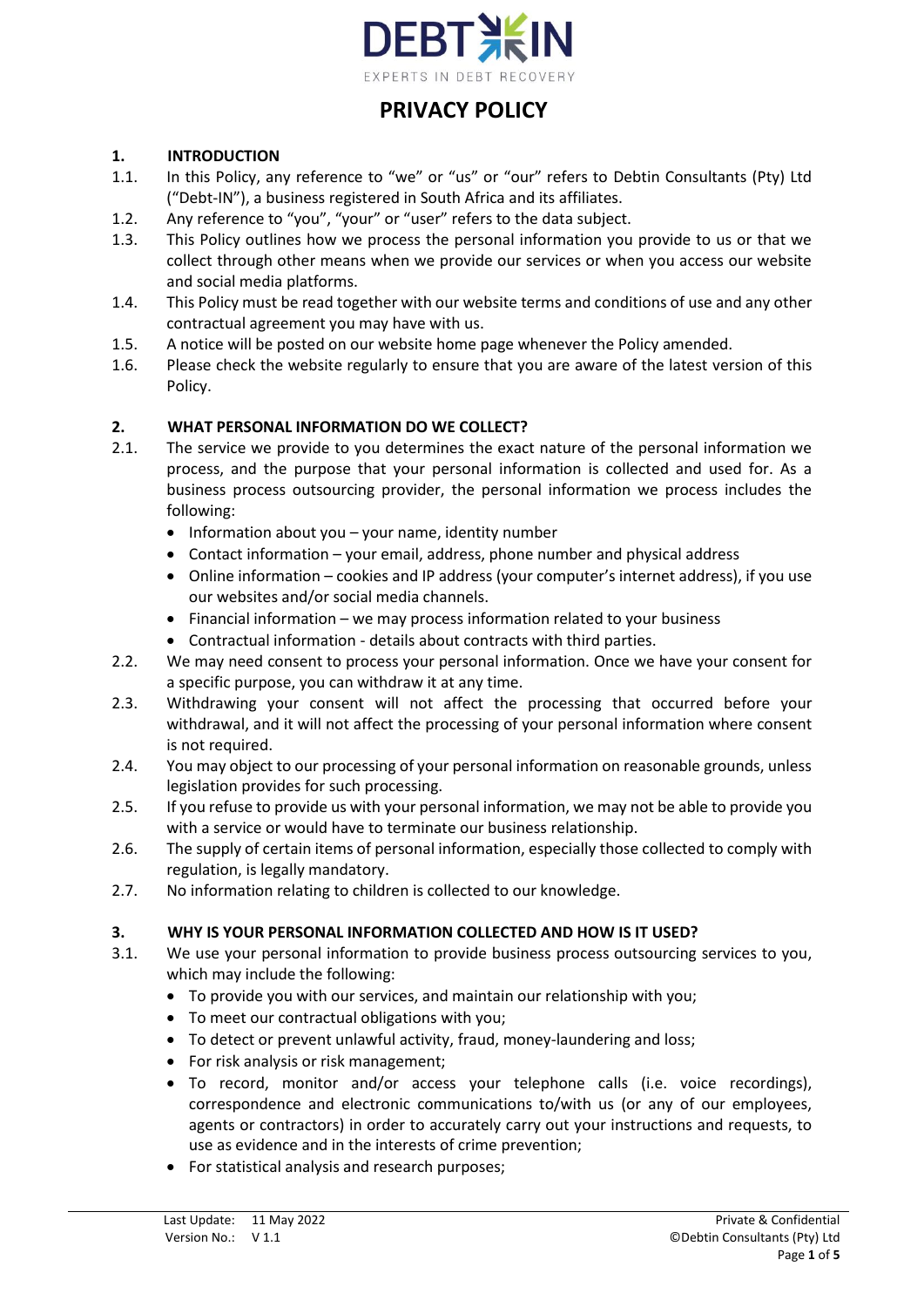

- For audit and record-keeping purposes;
- For purposes of proof and legal proceedings;
- To enhance your experience with us and to help us improve our service to you;
- To market our services, provided that you have not objected to receiving such marketing;
- For safety and security purposes;
- For debt recovery or debt tracing purposes;
- To execute a transaction in accordance with your request;
- To comply with our regulatory reporting obligations;
- To comply with our legal obligations, including screening of clients and visitors' health when accessing our premises to comply with COVID-19 regulations and protocols;
- To conduct recruitment and hiring processes, which includes but is not limited to conducting criminal record and credit checks (where appropriate), the capturing of applicants details and providing status updates to job applicants;
- To create supplier profiles on our systems, to pay suppliers, for general supplier administration and supplier database maintenance;
- To respond to your query when you contact our call centre;
- To create client profiles on our systems, to invoice clients, for general client administration and client database maintenance;
- To carry out any other reasonable business operation considering our business and the relationship between the parties; and
- For any purpose related to and compatible with the above.

## **4. HOW IS YOUR PERSONAL INFORMATION COLLECTED?**

- 4.1. We are committed to respecting your privacy and to processing your personal information lawfully, transparently and securely in accordance with the Protection of Personal Information Act No. 4 of 2013 ("POPIA").
- 4.2. We may collect your personal information in the following ways:
	- Directly from you when you provide information electronically, telephonically or in hard copy.
	- Indirectly from you when you interact with our website, social media or email addresses, which may include the collection of metadata (data about data).
	- From employers who are authorised to provide us with your personal information.
- 4.3. We will also collect the personal information of any other person whose details you provide to us in accordance with POPIA.

## **5. IS YOUR PERSONAL INFORMATION COLLECTED BY THIRD PARTIES?**

- 5.1. Third-party information system administrators that have access to our client database, may collect personal information about you to provide us with information system or other software services.
- 5.2. We use social networking services such as LinkedIn to communicate with the public and our clients. If you choose to communicate with us through these services, that social networking service may collect your personal information for its own purposes. These services have their own privacy policies which are independent of ours and it is your responsibility to acquaint yourself with those processes or policies.
- 5.3. Your personal information will never be provided to third parties without your consent. We do not control the collection or use of your personal information by third parties and this Policy does not apply to third parties. We do not accept any responsibility or liability for thirdparty policies or your use of a third-party app, platform or service.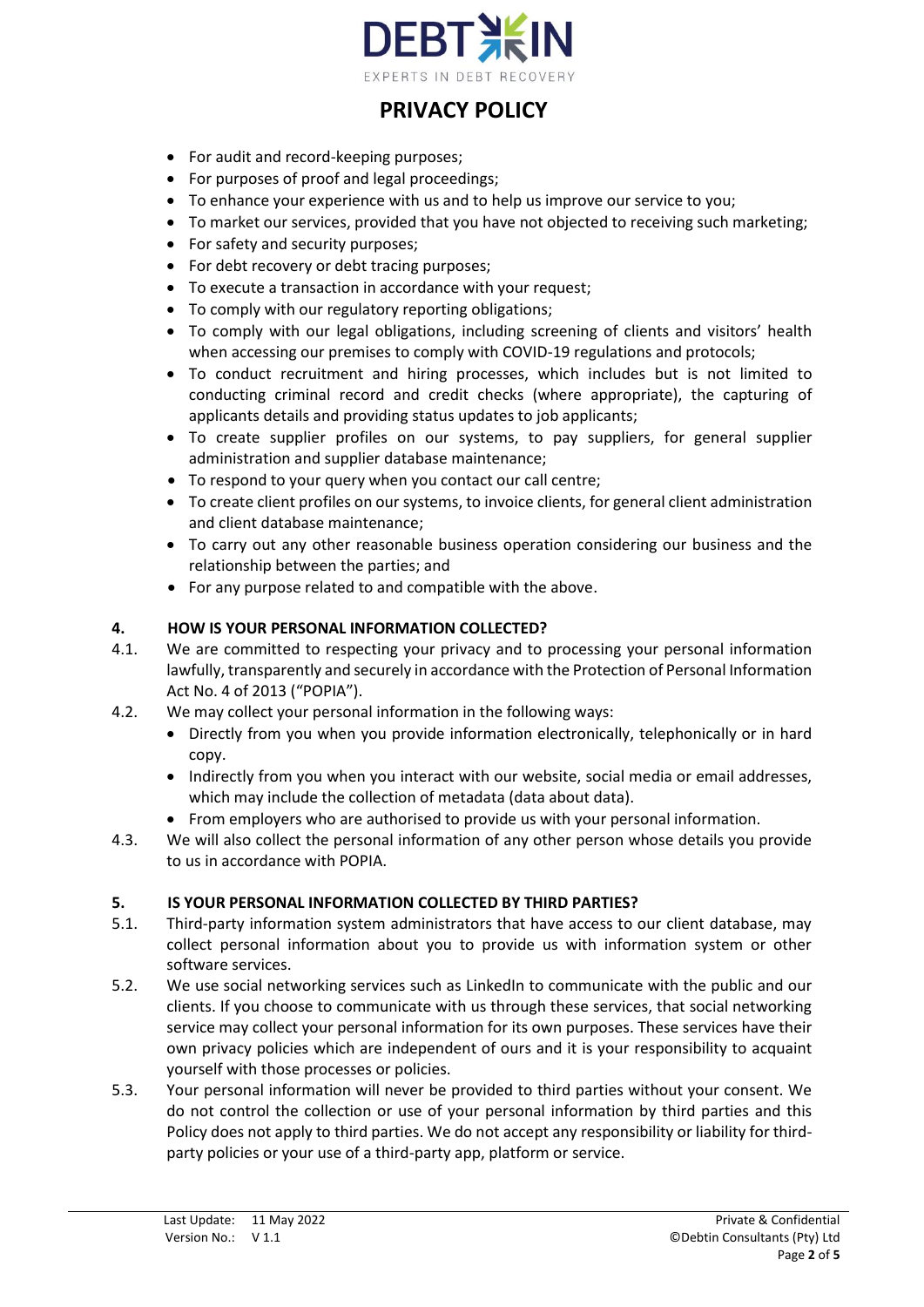

## **6. IS YOUR PERSONAL INFORMATION SHARED BY US?**

- 6.1. Your personal information will only be shared with third parties or representatives if there is a legitimate reason to do so.
- 6.2. Your personal information may also be shared with third-party consultants to fulfil our contractual obligations to you.
- 6.3. We will not sell, rent, or trade your personal information to any third party.
- 6.4. We will disclose information when legally required to do so to comply with any relevant legislative and regulatory requirements.

## **7. IS YOUR PERSONAL INFORMATION TRANSFERRED INTERNATIONALLY?**

- 7.1. We may need to send your personal information to another country for storage or processing on our behalf by an international service provider.
- 7.2. We will only send your personal information to service providers in a country that does not have information protection laws similar to that of the Republic of South Africa if the recipient agrees to adhere to the principles of POPIA.

## **8. CCTV MONITORING**

8.1. Our facilities and premises are monitored by CCTV cameras for crime prevention, quality control and general public safety.

## **9. IS YOUR PERSONAL INFORMATION STORED SECURELY?**

- 9.1. We strive to protect your privacy and the confidentiality of your personal information.
- 9.2. Appropriate information security measures have been implemented to keep your information secure, accurate and updated.
- 9.3. We cannot guarantee the security of any information you transmit to us online and you do so at your own risk.
- 9.4. Your personal information will be held and used for as long as permitted for legal, regulatory, fraud prevention and legitimate business purposes.
- 9.5. We assure you that reasonable steps are taken to ensure the reliability and integrity of our employees who have access to your personal information for a specific purpose.

## **10. YOUR RIGHT TO ACCESS AND CORRECT YOUR PERSONAL INFORMATION**

- 10.1. You have the right to access your personal information held by a public or private body in terms of the Promotion of Access to Information Act ("PAIA").
- 10.2. Your right to access your personal information can be exercised by referring to our PAIA Manual [\(here\)](https://www.debt-in.co.za/policies/DEBTIN%20PAIA%20Manual%20v1.1%2011.05.2022.pdf).
- 10.3. You have the right to correct any of your personal information held by us.
- 10.4. Your right to correct your personal information can be exercised using the procedure outlined in our PAIA Manual [\(here\)](https://www.debt-in.co.za/policies/DEBTIN%20PAIA%20Manual%20v1.1%2011.05.2022.pdf).
- 10.5. You are entitled to exercise the rights conferred to you under the General Data Protection Regulation (GDPR) by sending a request to our Compliance Officer at [compliance@capabilitybpo.com.](mailto:compliance@capabilitybpo.com)

## **11. USE OF YOUR PERSONAL INFORMATION FOR MARKETING PURPOSES**

- 11.1. If your personal information has been provided to us, you consent to us sending you information on news, trends, services, events and promotions for our own similar services.
- 11.2. You will always have the right to opt out of receiving such marketing when your information is collected and whenever we send you a marketing communication. You may opt out at any time by e-mailing us on **[compliance@capabilitybpo.com](mailto:compliance@capabilitybpo.com)**.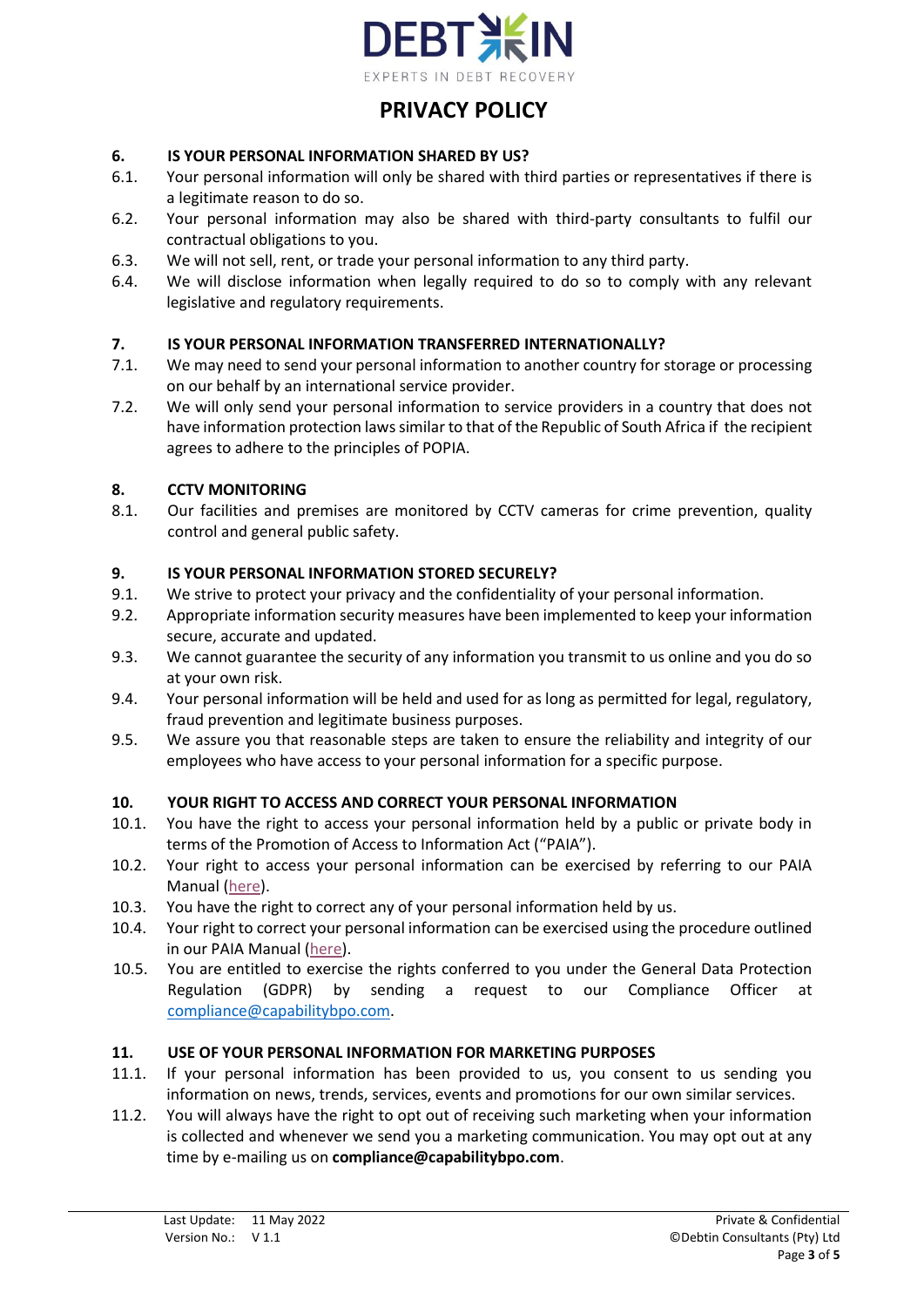

11.3. Where you choose to exercise your right to opt out of direct marketing, please allow up to 21 days for us to effect that change.

## **12. CLICKSTREAM DATA**

- 12.1. Anonymous information from visitors to our website may be collected.
- 12.2. We ensure that the information collected cannot be used to identify you. This information is sometimes known as "clickstream data" or "traffic data".
- 12.3. The information which may be collected includes:
	- Your IP address;
	- The search terms you have used;
	- The pages accessed on the website and the links you've clicked on;
	- The date and time you visited the website;
	- The referring website (if any) through which you clicked through to our website; and
	- The type of website browser you use.
- 12.4. The traffic data is aggregated and not personally identifiable.
- 12.5. Our website analysis will also respect any 'do not track' setting you might have on your web browser.

## **13. OUR COOKIE POLICY**

- 13.1. Cookies are files with small amounts of data, which may include an anonymous unique identifier. Cookies are essential to the functioning and design of our website.
- 13.2. Cookies are sent to your browser from a web site and stored on your computer's hard drive.
- 13.3. We use cookies to measure how many times a page has been visited or whether a page has been visited on the website through an advertisement.
- 13.4. Cookies help us to remember your selected settings on our website so that we remember your preferences on your return visit.
- 13.5. On certain pages of the website, we use cookies to help us understand your interests as you browse the internet, so we can tailor and render to you more personalised content and services in the future. This assists us in delivering relevant advertising to you during various advertising campaigns we may run from time to time through participating third-party sites.
- 13.6. In addition, we also use cookies on certain pages of our website to communicate with thirdparty data suppliers to analyse your digital behaviour. This helps us to understand and target more relevant advertising in the future.
- 13.7. The information we receive is all anonymous, but will include statistics such as demographics, online behaviour, product interests and lifestyle.
- 13.8. If you do not want to receive a cookie from the website, you have the option of setting your browser to notify you when you receive a cookie, so that you can decide whether to accept it or not.
- 13.9. Please note that if you do turn off "cookies" in your browser, you will not be able to fully experience some of the features of the website.

## **14. QUERIES/COMPLAINTS**

- 14.1. Questions, comments, concerns and requests regarding this statement may be directed to **[compliance@capabilitybpo.com](mailto:compliance@capabilitybpo.com)**.
- 14.2. If you have a complaint or concern regarding the processing of your personal information, please submit your complaint to **[compliance@capabilitybpo.com](mailto:compliance@capabilitybpo.com)**.
- 14.3. The contact details for our appointed Information Officer/Data Protection Officer can be found hereunder:

Name: Nirshan Harryparshad Contact Number: 087 351 5109